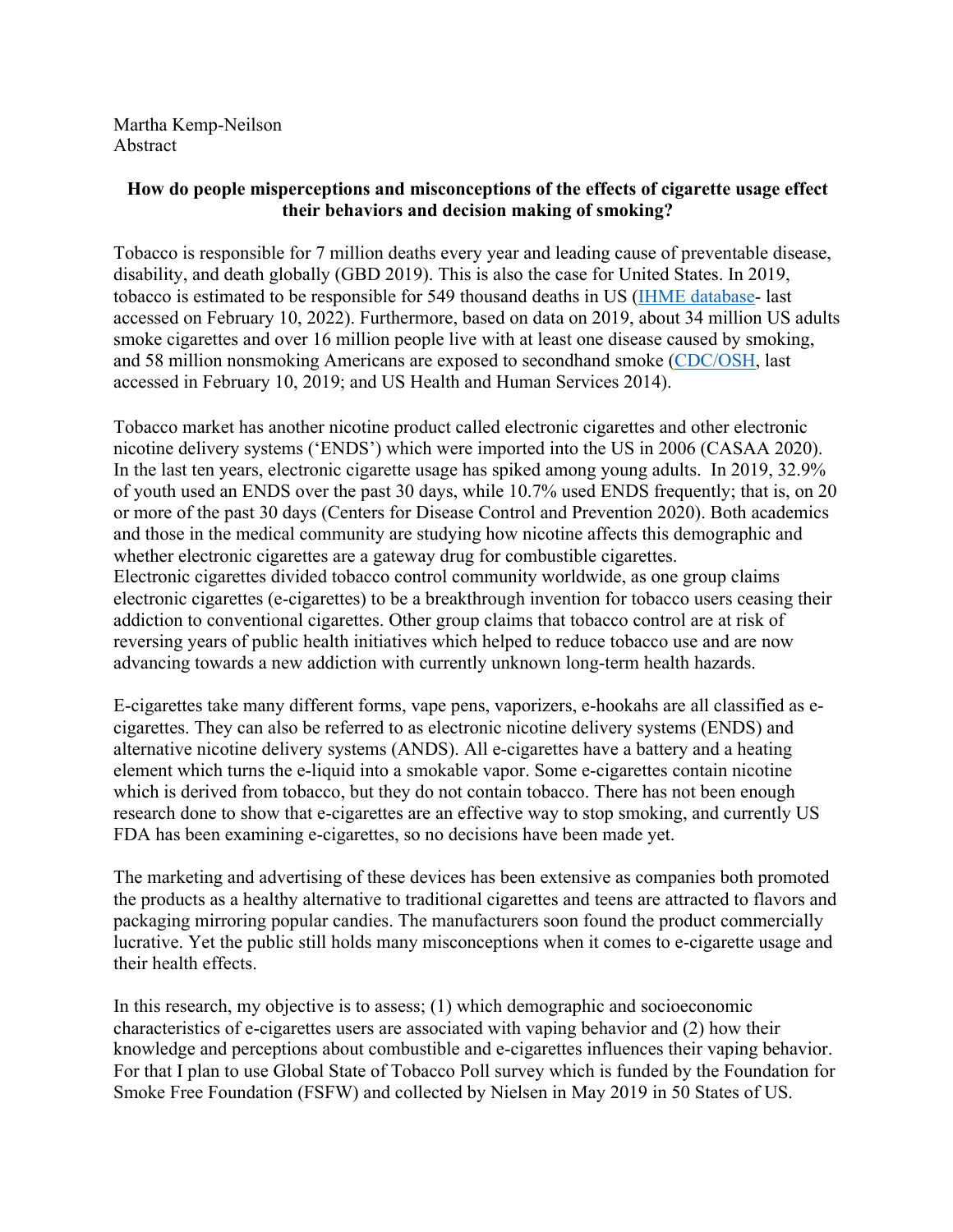I will first examine the binary relationship and then use logistic regression by controlling those cofounding factors together. For that dependable variable will be set 1 for those who use ecigarettes, and 0 for others. For this analysis I will use R-Studio programming language. The data includes only nicotine product users age 18 and 69 years of age. Nicotine products include factory made cigarettes, roll-your-own tobacco (RYO), electronic cigarettes (e-cigs) with and without nicotine and nicotine replacement products (NRTs- patches and gums). US data has 2029 observation where 926 are female and 1096 are male.

Our preliminary descriptive analysis (Figure 1) suggests that e-cigs usage decreases by age as cigarette usage increases.



Figure 1: Combustible and electronic cigarette usage by age in US, 2019

Furthermore, in the data 46% of respondents said they use e-cigs, 68% uses combustible cigarettes and 27% are dual users. Among e-cig users, majority 68% uses e-cigs with nicotine as illustrated in Figure 2.

Figure 2: Combustible, E-Cig and Dual users, US, 2019.